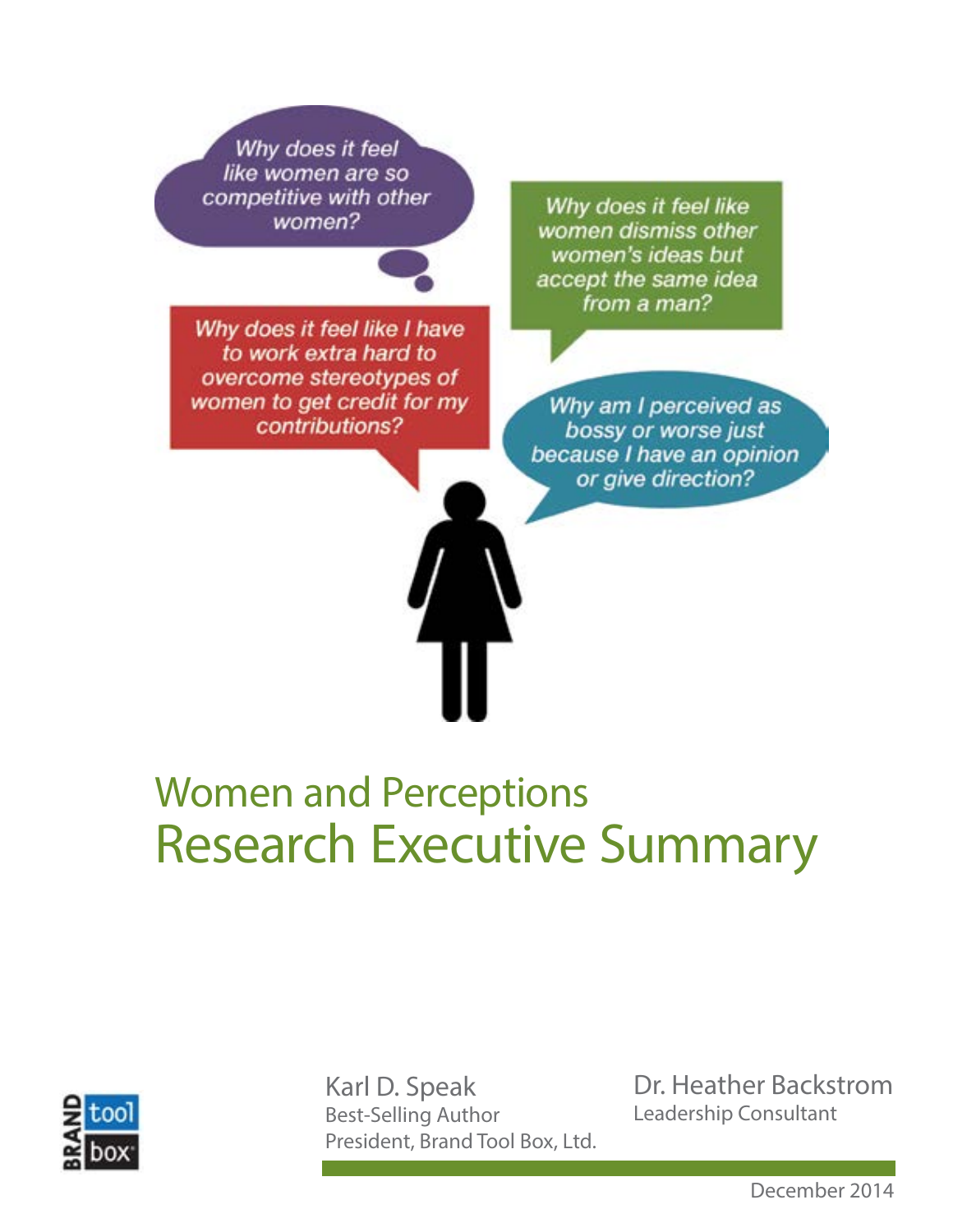Why does it feel like women are so competitive with other women?

Why does it feel like I have to work extra hard to overcome stereotypes of women to get credit for my contributions?

Why does it feel like women dismiss other women's ideas but accept the same idea from a man?

Why am I perceived as bossy or worse just because I have an opinion or give direction?

# Women and Perceptions Research Executive Summary

As a woman, you have to manage two layers of perceptions to propel your success. One is the overall "brand of women" while the other is how others perceive your individual strengths and weaknesses. Savvy, high-achieving women know how to leverage the positive perceptions of both layers. They understand how to capitalize on the strengths of being a woman while reframing the negative misconceptions they often face. In turn, they also pay attention to how others see them as individuals. Combined, by managing these two layers, savvy high-achieving women can build a personal brand that highlights their individual talents - leveraging the power of brand synergy. You can too, when you know how to use perceptions to your benefit.

Managing perceptions is critical to your success as a woman in business. Based upon our many years of working with professional women, this paper will offer insights to help you understand more clearly how to manage perceptions. It also will present fresh research that clearly demonstrates that women are keenly aware that perceptions of the "brand of women" and perceptions of them personally can constrain their success. We also will offer a practical framework to help you better understand the power of perceptions and offer guidelines you can use to manage perceptions proactively. By understanding and managing perceptions you can leverage your authentic strengths to build a stronger personal brand – and position yourself for greater success.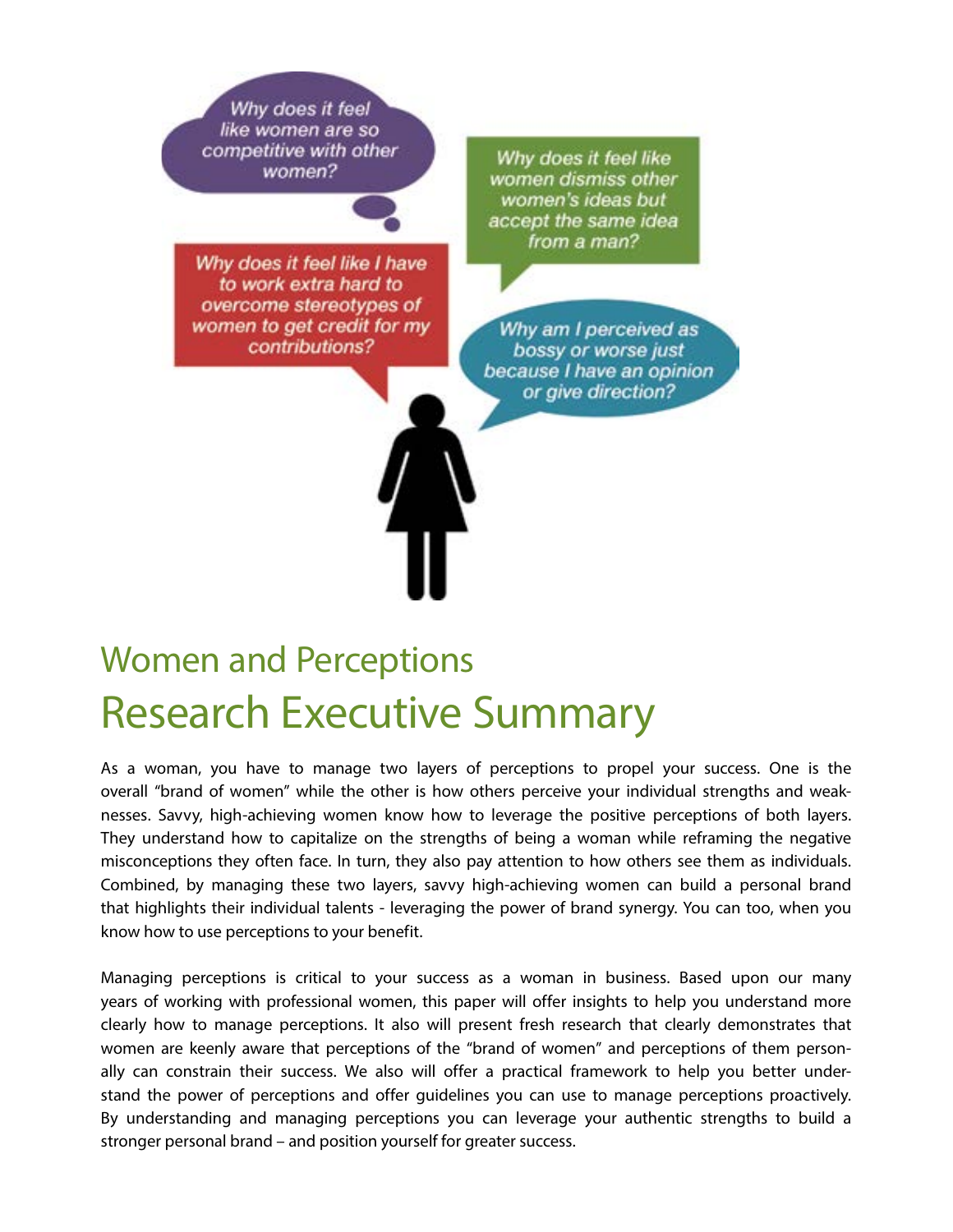### *Being a Women is a Brand*

What do we mean when we refer to "the brand of women"? We define it as the generally accepted perceptions of the distinctive qualities of women as a gender. The brand of women also may be thought of as the stereotypes or conventional images of women in our business culture. Women, for example, are seen as good relationship builders, strong collaborators, willing to ask clarifying questions, unafraid to ask for help and hesitant to make decisions. We argue that by understanding and managing perceptions you can break down such stereotypes and earn credit for your authentic contributions at work, overcoming potential obstacles to achieving your goals.

To understand today's zeitgeist of the brand of women one can refer to Sheryl Sandburg's book Lean In, Katty Kay and Claire Shipman's Confidence Code or Ann Marie Slaughter's article in The Atlantic, titled "Why Women Still Can't Have it All." The point of view in these and other popular writings clearly is influencing the way women and men perceive the brand of women. (One may argue that an industry has sprouted to promote and exploit the notion of the brand of women.) Much of this work has reshaped the way women think about what they need to do to build a strong personal brand and succeed in the business world.



### As a woman, you have to manage two layers of perceptions to propel your success.

### *The Facts of Perception-Induced Hesitation*

Brand Tool Box conducted a quantitative research study to examine women's attitudes about the way perceptions influence their behaviors and their success in business. The study was conducted during the summer of 2014 by collecting data from a well-distributed cross-section of 132 women, primarily in North America. Those responding met a demographic profile, including occupation title, representative of the population of business professionals. The study was segmented into two components: (1) perceptions of the overall brand of women and, (2) how perceptions of them as individuals can present obstacles to building a stronger personal brand.

#### Perceptions of the Brand of Women

Respondents evaluated a series of statements designed to assess how perceptions influence their behaviors, directly or indirectly. Women registered their agreement or disagreement with the statements (using a 5-point scale).

The following graphic is a summary of how women responded to each statement. The results show the number of women who "Strongly Agree" and "Agree" with the statements.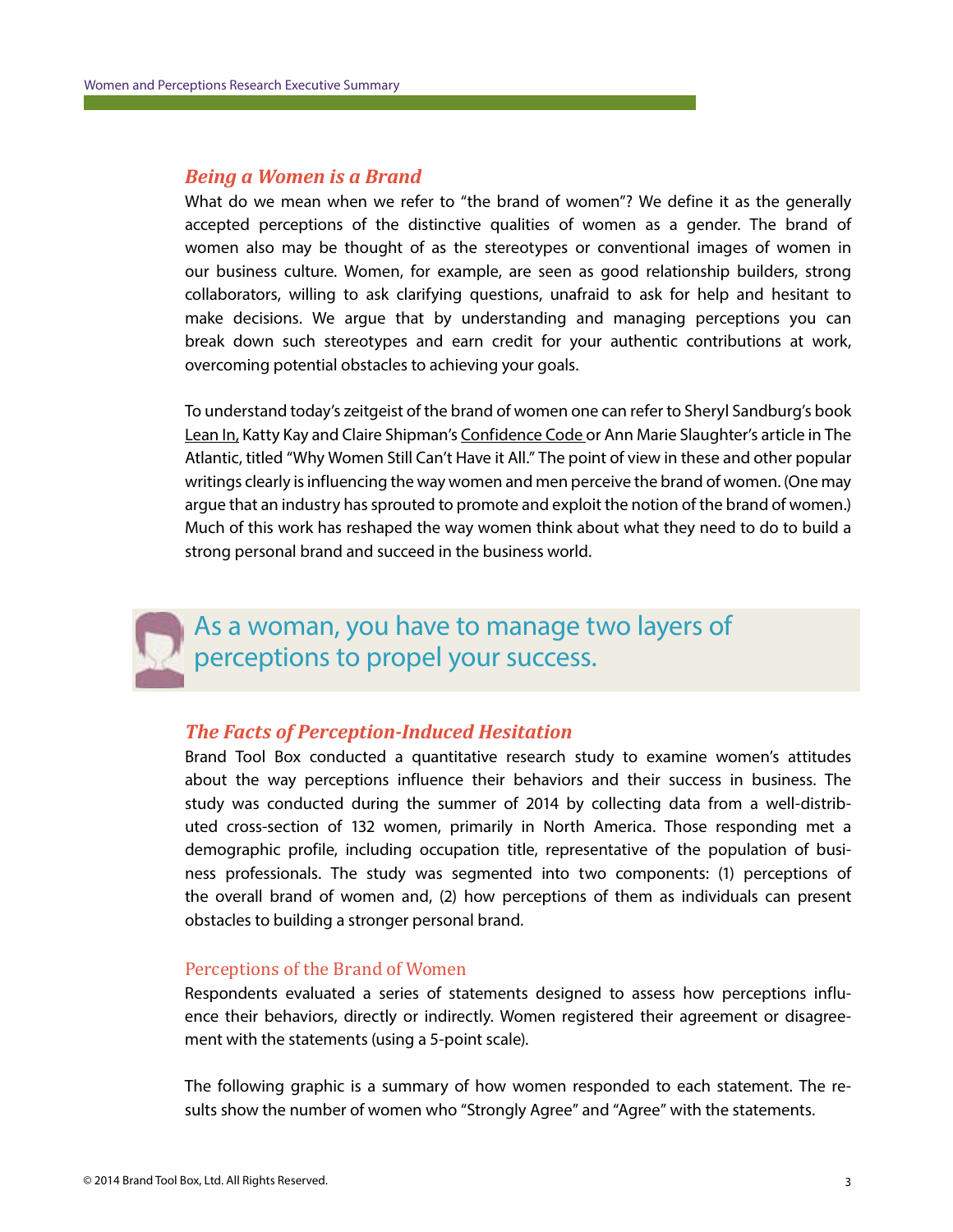## Key Research Findings Women's Perceptions of the Brand of Women

| Slightly more than 45 percent of the women agreed with the statement "I feel that I have to work<br>extra hard or I have to stand out to overcome the stereotype of being a woman to get full credit<br>for my contributions."                            |
|-----------------------------------------------------------------------------------------------------------------------------------------------------------------------------------------------------------------------------------------------------------|
| About one third agreed with the statement "As a woman I feel I am judged by a certain set of<br>standards so I sometimes hesitate to be myself and that limits me from getting credit for my<br>contributions."                                           |
| About 40 percent agreed with the statement "Sometimes I am hesitant to offer a forceful opinion<br>or be decisive or take a hard stance for fear of being perceived as being 'bossy' or known as a<br>b----"                                              |
| Over 60 percent agreed with the statement "As a woman I am a natural caretaker and some-<br>times I am too concerned about others feelings and therefore I may change what I say or how I<br>act with certain people."                                    |
| 47 percent agreed with the statement "Some people have certain perceptions about me that I<br>don't feel are accurate and it is a real challenge for me to change those perceptions."                                                                     |
| Almost 50 percent agreed with the statement "With some people I change how I act or what I<br>say based upon how I think they think I should act or what I should say."                                                                                   |
| Nearly 60 percent agreed with the statement "Sometimes I am too self-critical which causes me<br>to second guess myself and hold back with my comments or actions and this limits my ability to<br>make a contribution."                                  |
| In about 40 percent of the cases women agreed with the statement "I have certain perceptions<br>of myself that sometimes limit my participation in conversations/activities that I could be contrib-<br>uting to."                                        |
| More than 50 percent agreed with the statement "Sometimes I feel that some women dismiss<br>other women and their ideas but if a man says the same thing, then the idea or thought is ac-<br>cepted or recognized by the women as making a contribution." |
| More than 70 percent agreed with the statement "Sometimes I feel like women are more com-<br>petitive with other women than they are with men."                                                                                                           |
| 55% agreed with the statement "Sometimes I am overly concerned about how someone per-<br>ceives me that I spend too much time focused on 'why does he/she perceive me that way'<br>versus 'what am I doing that is creating that perception."             |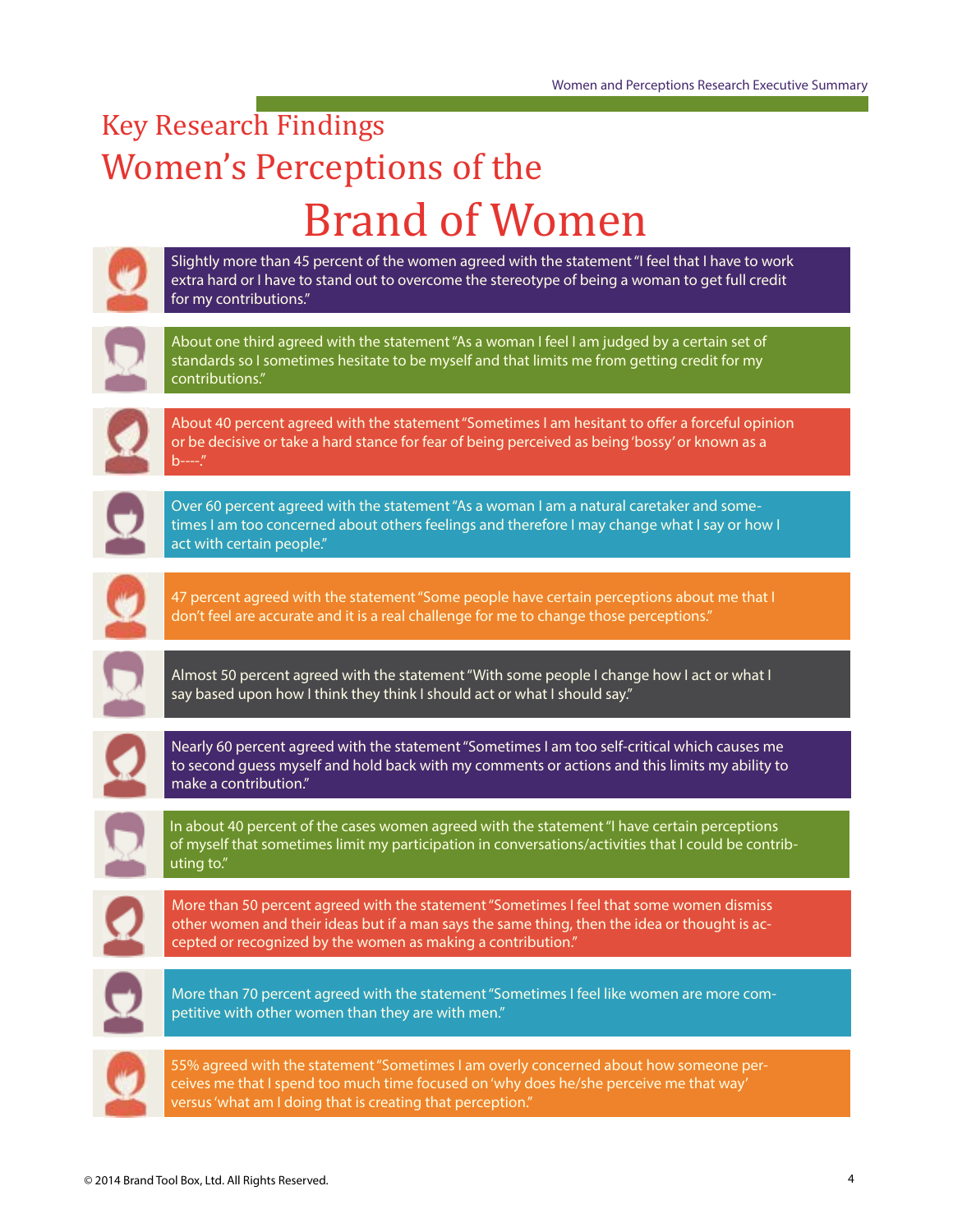Key Finding. The study's important finding is that a sizeable segment of women hesitate to act or contribute in groups because of their preoccupation with how they are perceived or how they might be perceived. If you're in this group, you know that these perceptual roadblocks are likely to keep you from contributing on teams and in business activities. These external constraints on your contributions can severely inhibit the growth of your personal brand and therefore could limit your future opportunities to leverage your strengths. Your keen sensitivity to perceptions can distract you from making contributions in your professional life. This is in contrast to other segments of women who harness the positive power of perceptions to build a strong personal brand. Some women become prisoners of perceptions, while others proactively manage perceptions to their benefit.



Some women feel more empowered to breakthrough the perceptional gridlock; while others can feel hamstrung by the way others may perceive them.

### *Personalizing the Power Of Perceptions*

Perceptions that are an accurate reflection of who you are is all you can ask. We all know that it's easily said and difficult to pull off. Perceptions can be fickle, unfair and elusive. Sometimes certain perceptions exist that are misinterpretations of our true self. In other cases, people have perceptions that are blind to qualities that we know are real and acknowledged by only a minimum number of people. It can be so frustrating when it feels like you are held hostage by a perception that mischaracterizes you or where you don't get credit for personal or professional qualities you have worked so hard to attain. We wanted to find out how women felt about these two types of perceptual stumbling blocks.

To gain some specific insights about the perceptional quandaries women are experiencing we asked respondents in our study to answer two open-ended questions shown on the next two pages. The response rate to both questions was very high with virtually everyone providing one or more comments to each question.

Perceptions are real and personal for all of us. The perceptions others have of us are not always fair and misperceptions happen all too often. Women often have a "perception gap" to close to connect their authentic self with the real world. With determination guided by a personal brand plan and powered with hard work every woman will be empowered to accelerate and avoid hesitating, mastering the personal power of perceptions.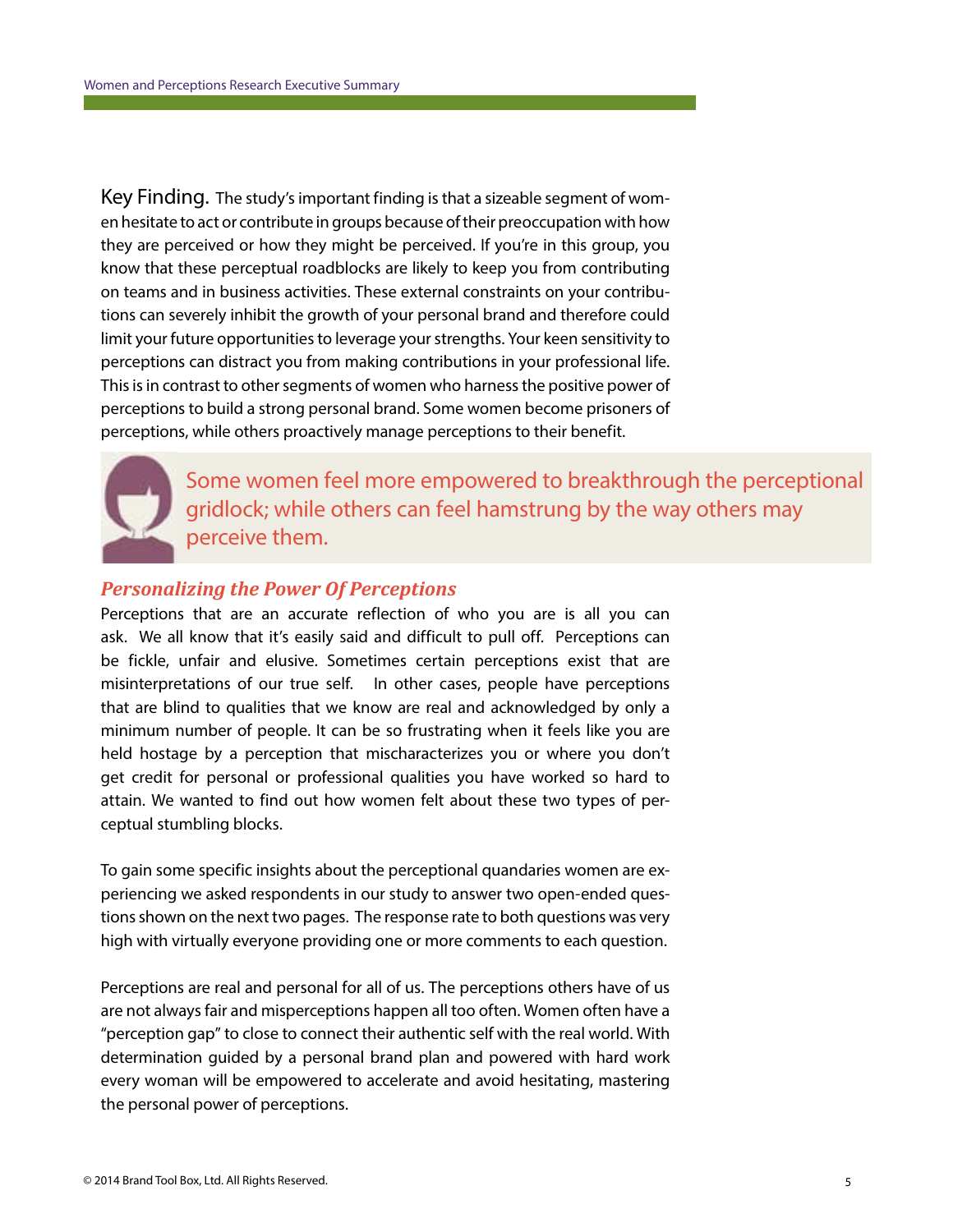## Perceptions About Me Key Research Findings

*Q: If you could change one perception that you believe people have of you, what perception would you change?*

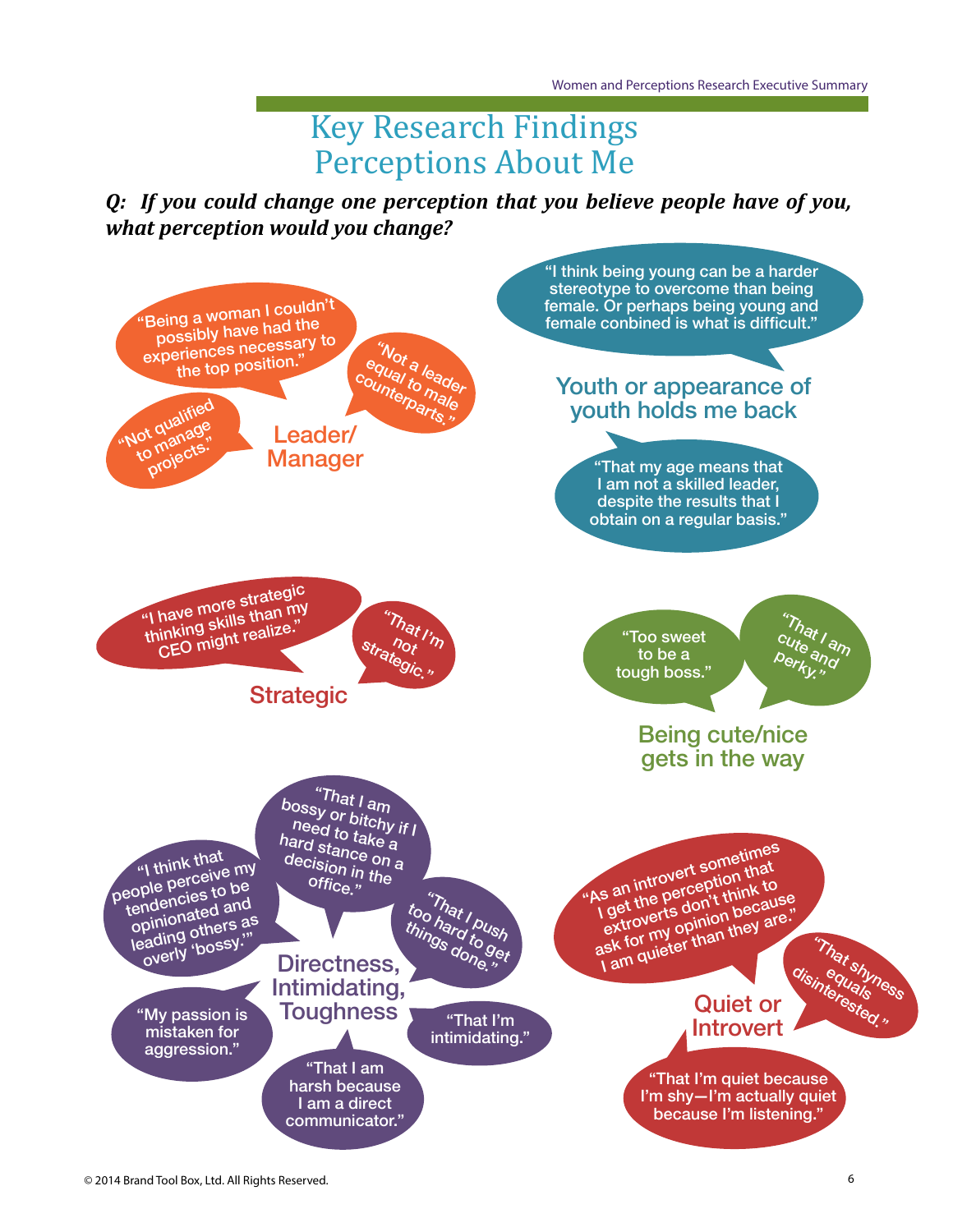## Perceptions About Me Key Research Findings

*Q: What is a quality/strength that you believe you have that you don't get credit for in some of your relationships?*

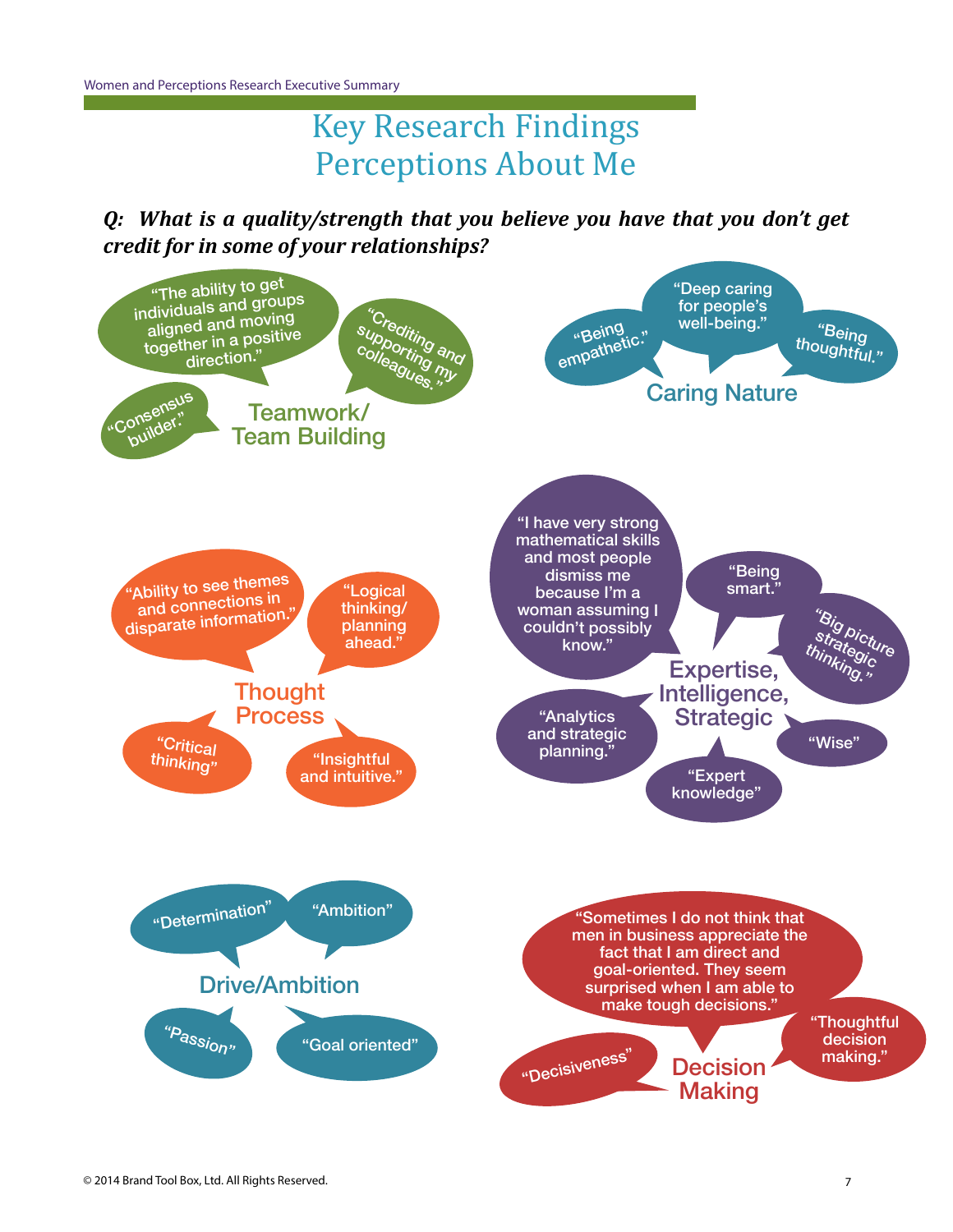# Authors

Karl D. Speak is a global expert known for his pragmatic and unconventional approach to using brand as a leadership platform for gaining customer loyalty and employee engagement. Karl's innovative work on corporate brand strategy, personal brand and internal brand building has been implemented in companies in 23 countries.

His best selling book, Be Your Own Brand, is translated into 12 languages and has sold over 100,000 copies. A revised and expanded version of Be Your Own Brand was recently released to leverage the global success of the first edition and the growing popularity of personal brand. Be Your Own Brand was one of the first books published on the subject of personal brand. This innovative book is the first on the topic to be viewed as a business tool to help employees find alignment with their organization as well as a personal development tool.

Karl holds a Masters Degree in Economics from the University of Minnesota. Karl has taught in the MBA programs at University of Minnesota, St. Thomas University, and has been guest lecturer at University of Westminster in London, Capella University, ESADE University in Madrid, among others.

Karl's boardroom experience includes being a board member of Mesa Holdings, VocalEssence, MAP and serving as the chair of the board of The Design Management Institute.

Dr. Heather Backstrom has more than 20 years of experience in all aspects of organization and leadership development including executive coaching, workshop design and delivery, team interventions and meeting facilitation. The breadth of her experience spans organizations in the for-profit, not-forprofit and public sector arenas.

She started her career in the private sector at Toyota and then expanded into the not-for-profit and public sector domains. Her rich expertise includes City of Hope National Medical Center, Beach Cities Health District, Moog and JPL. With a passion for learning and continuing education, Dr. Backstrom is also an adjunct faculty member with the University of Redlands where she delights in teaching undergraduate and MBA students.

Her love for leadership development work started early in her career, first as a trainer then as an instructional designer, OD consultant and executive coach. With keen insight on the interpersonal challenges that individuals and teams face Dr. Backstrom is adept at addressing leadership and organizational effectiveness issues.

An enthusiastic learner herself she received a doctorate degree in organizational leadership from Pepperdine University.

She is a volunteer with the Tournament of Roses Association and on the Board of Directors with the American Red Cross San Gabriel Valley-Pomona Chapter. She is a member of Provisors and Leadership Pasadena.